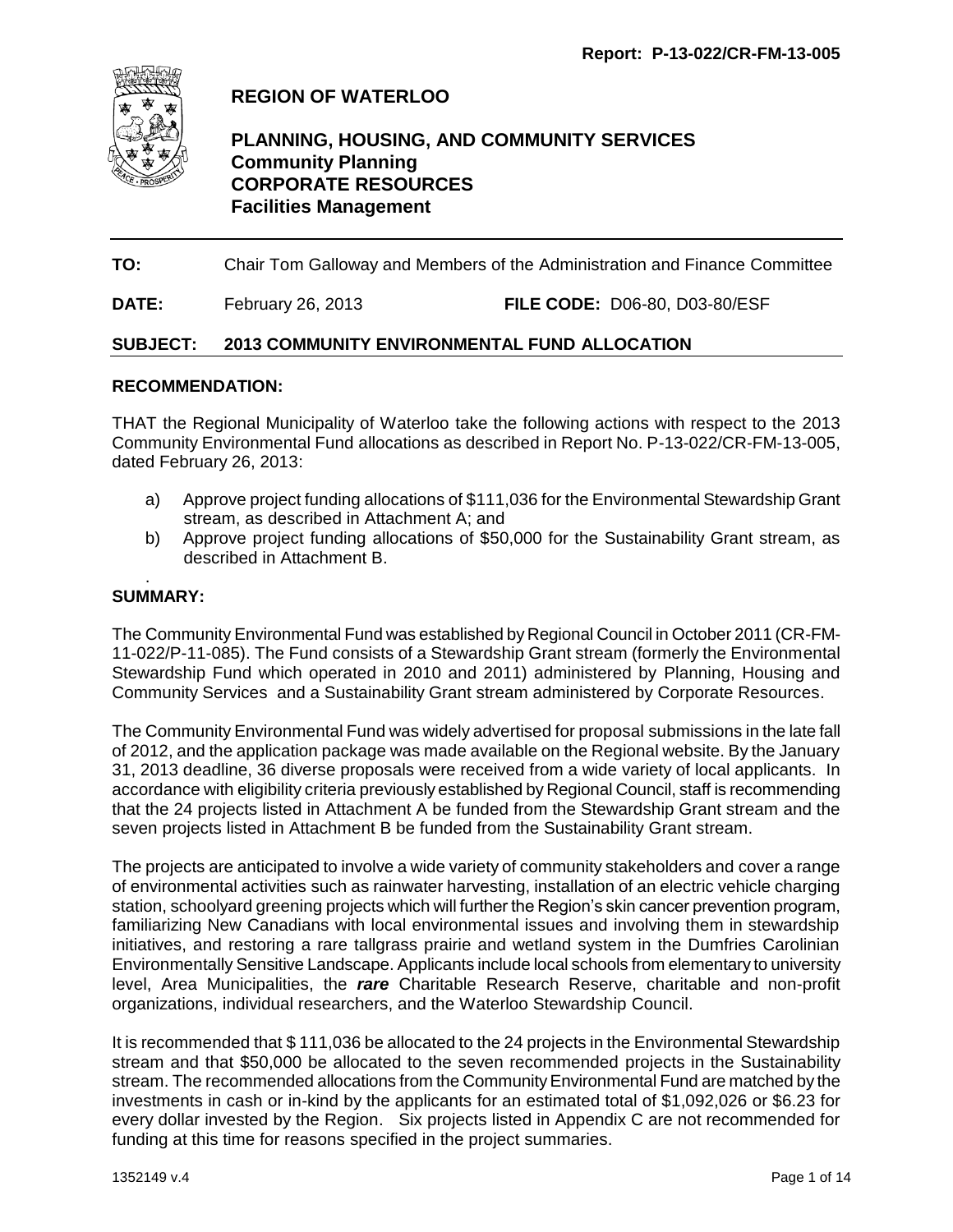## **REPORT:**

The Community Environmental Fund was established by Regional Council on October 26, 2011 (CR-FM-11-022/P-11-085). The Fund fulfills an action under the Environmental Sustainability Focus Area of the Region's 2011-2014 Strategic Plan to "Develop and implement an integrated funding program to support community-based environmental initiatives". The Community Environmental Fund aligns the Environmental Stewardship Fund previously established in 2009 with the new Community Sustainability Grant program to create an integrated environmental funding program consisting of a Sustainability stream and a Stewardship stream. The Community Environmental Fund welcomes applications for environmental projects falling within the following eight categories:

#### **Stewardship projects**:

- 1. Enhancement and restoration of natural areas
- 2. Naturalization projects
- 3. Acquisition of ecologically significant natural areas
- 4. Public education and awareness initiatives on some aspect of environmental stewardship
- 5. Research related to stewardship of natural areas

#### **Sustainability projects**:

- 6. Demonstration projects focused on reduction of GHG and air emissions, energy conservation and waste reduction/diversion
- 7. Public education/awareness initiatives which promote long term behavioural change on aspects of environmental sustainability (e.g. climate change)
- 8. Environmental sustainability-based research (focused on GHG and air emissions, energy conservation or waste reduction/diversion)

The Community Environmental Fund was widely advertised for proposal submissions in the late fall of 2012, and the application package was made available on the Regional website. By the January 31, 2013 deadline, 36 diverse proposals were received from a wide variety of local applicants. Staff has reviewed the applications based on their fit with the eligibility criteria for the Fund, and where necessary, followed up with applicants to clarify that component cost items are appropriate and consistent with criteria approved by Council for applicants in general, and schoolyard greening projects in particular.

The projects cover a range of environmental activities, and are anticipated to involve many community stakeholders such as local schools from elementary to university level, three Area Municipalities, individual researchers, *rare* Charitable Research Reserve, charitable and non-profit organizations, and the Waterloo Stewardship Council. Together, it is anticipated that hundreds of the Region's citizens of all ages will be involved in implementing the projects which will not only foster a culture of sustainability and environmental stewardship, but also nurture new skills and develop community capacity.

#### **Funding Allocation**

#### Stewardship Grants

Twenty four applications under the Stewardship Grant stream are recommended for approval at this time as follows:

| Saginaw Public School                        | <b>School Greening Project</b>          | \$3,000 |
|----------------------------------------------|-----------------------------------------|---------|
| <b>Elmira District Secondary School</b>      | <b>Snyder Street Greening Project</b>   | \$3,000 |
| Cambridge City Green/City of Cambridge       | Cambridge Stewardship                   | \$5,401 |
| <b>Hillcrest Public School</b>               | <b>Graduation Forest</b>                | \$2,500 |
| Kitchener-Waterloo Collegiate Institute      | <b>Sports Field Restoration</b>         | \$3,000 |
| Woolwich Environmental Enhancement Committee | Tree Nursery Project, Elmira            | \$1,978 |
| University of Waterloo                       | <b>Ecoregional Restoration Research</b> | \$500   |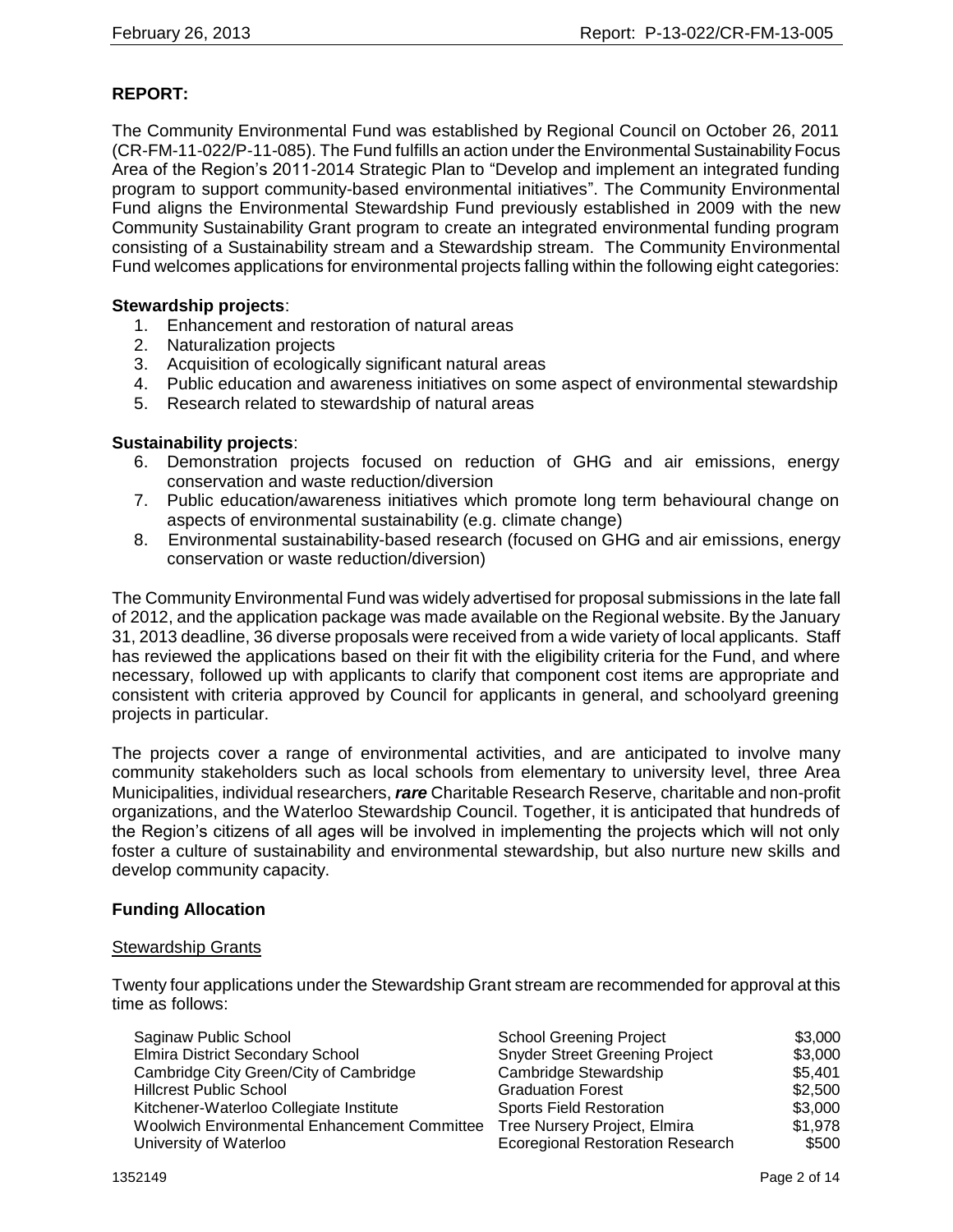| House of Friendship                           | Eby Village Urban Greening Project       | \$8,422  |
|-----------------------------------------------|------------------------------------------|----------|
| St. Teresa of Avila Elementary School         | <b>Creative Outdoor Play Project</b>     | \$3,000  |
| Waterloo Stewardship Council                  | <b>Restoration of Tallgrass Prairie</b>  | \$3,452  |
| <b>Coronation Public School</b>               | Outdoor Classroom                        | \$3,000  |
| <b>Crestview Public School</b>                | Greenspace Enhancement                   | \$3,000  |
| FutureWatch Environment Development/Education | <b>Green Diversity Project</b>           | \$10,000 |
| Edna Staebler Public School                   | Junior Grove Project                     | \$2,486  |
| <b>Wilfrid Laurier University</b>             | Wetland seed collection                  | \$5,000  |
| Matthew & Donna Monteyne                      | Naturalization of 248 Woolwich           | \$1,000  |
| <b>Bluevale Collegiate Institute</b>          | <b>School Ground Greening Project</b>    | \$2,000  |
| Southridge Public School                      | Southridge Naturalized Garden            | \$2,000  |
| City of Waterloo                              | <b>Environmental Reserve Project</b>     | \$16,430 |
| rare                                          | <b>ECO Centre Heritage Garden</b>        | \$5,200  |
| rare                                          | Ecological Landscape Restoration         | \$12,200 |
| 10,000 Trees Project Inc.                     | <b>City Shade Strategy</b>               | \$9,472  |
| St. Peter Catholic School                     | <b>School Ground Greening Initiative</b> | \$1,995  |
| <b>Baden Community Association</b>            | <b>Foundry Greensway Project</b>         | \$3,000  |

The recommended funding levels for the 24 stewardship projects range from \$500 to \$16,430. They have been grouped by size category in Table 2. It will be seen that all but two of the projects were for \$10,000 or under. There is a concentration of projects in the \$2,500 to \$5,000 category due to eleven schoolyard greening projects, where the maximum allowable request is \$3,000.

## **Recommended Environmental Stewardship Grants by Dollar Amount**

| <b>Amount Requested</b>       | No. |
|-------------------------------|-----|
| ≤ $$1,000$                    | 2   |
| $$1,001 - $2,500$             | 6   |
| $$2,501 - $5,000$             | 9   |
| $\overline{$5,001 - $10,000}$ | 5   |
| $$10,001 - $20,000$           | 2   |
| $$20,001 - $35,000$           | 0   |
| $$35,001 - $50,000$           | ∩   |

The three largest recommended grants are for \$16,430 to the City of Waterloo for the second phase of the naturalization of the Laurel Creek Corridor, \$12,200 to the *rare* Charitable Research Reserve for landscaping the recently installed North House and \$10,000 to the FutureWatch Environment and Education Partners Green Diversity Project, which will familiarize New Canadians with local environmental issues and involve them in stewardship project. Seventeen of the 24 recommended stewardship stream projects comprising 63.4% of the recommended dollar allocations are intended to fund in whole or in part the planting of native trees in the rural and urban areas of the Region.

The recommended allocations will significantly assist with a variety of environmental projects some of which may not have been undertaken or which would have been initiated at a smaller scale without the assistance of the Community Environmental Fund. The recommended Regional grants will be leveraged by financial and/or in-kind contributions from the applicants. Staff has calculated that for every dollar of the recommended Regional stewardship stream grants, \$ 7.74 will be invested in the projects by the proponents. Therefore the recommended grants from the Region's Community Environmental Fund will yield an additional investment of approximately \$858,990. This amount is skewed, however, by the 10,000 Trees application, which will involve a major investment in the development of an app to document and help manage the urban forest. Without this application, the multiplier would still be \$3.80 for every Regional dollar invested.

#### Sustainability Grants

A total of 12 applications were received under the Sustainability Grant stream plus one more that overlapped with the fund criteria for the Stewardship Grant stream with a total grant request value of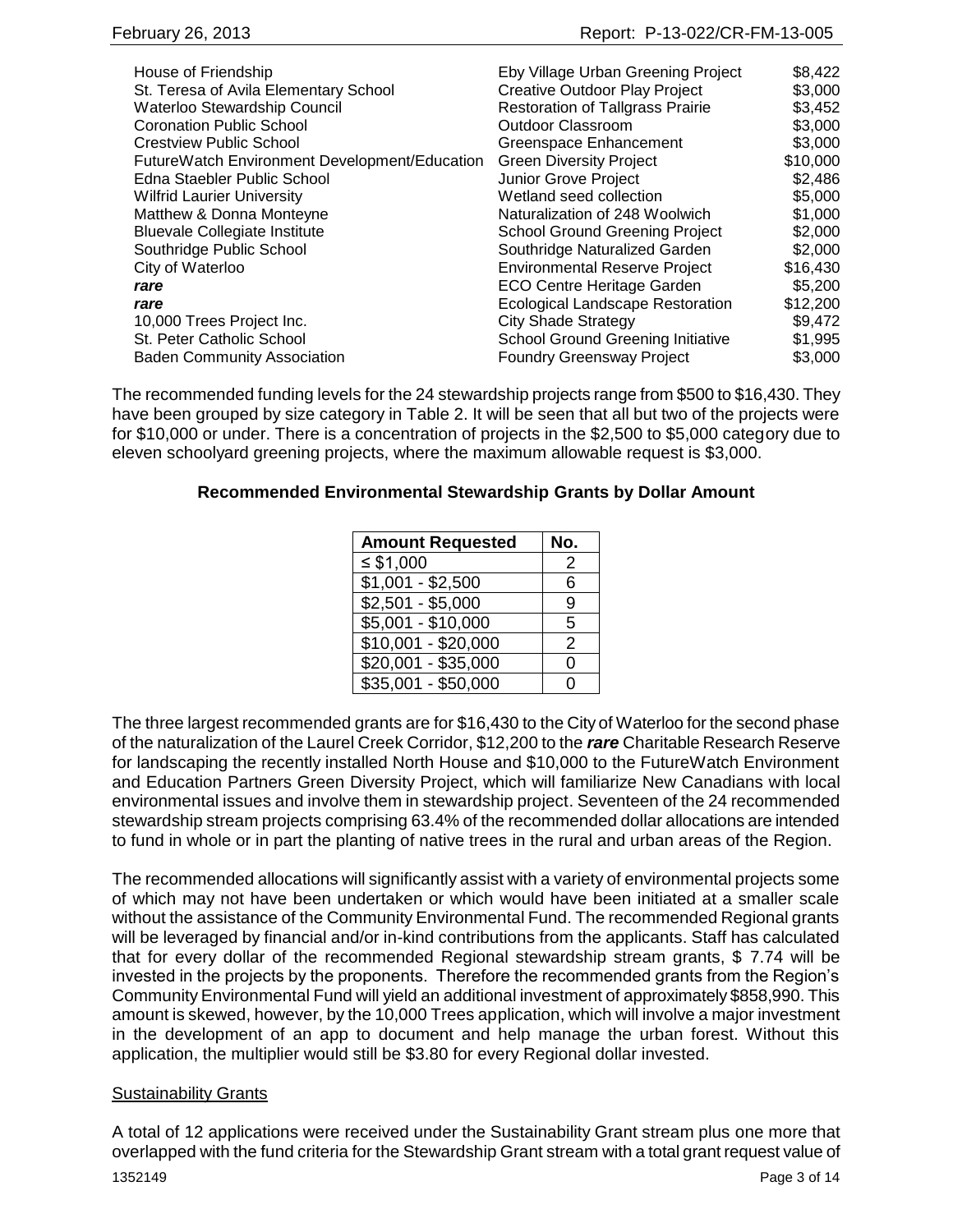approximately \$109,000. Seven applications under the Sustainability Grant stream are recommended for approval at this time as follows:

| The Working Centre                      | <b>Bikesharing Network</b>                    | \$15,000 |
|-----------------------------------------|-----------------------------------------------|----------|
| Kitchener-Waterloo Collegiate Institute | Rain water harvesting                         | \$10,000 |
| <b>Conrad Grebel</b>                    | Electric Vehicle charging station             | \$5,000  |
| <b>Transition KW</b>                    | <b>Climate Change Adaptation Toolkit</b>      | \$5,000  |
| Alternatives Journal                    | <b>Environmental Excellence Film Festival</b> | \$5,000  |
| THE MUSEUM                              | Kids Inspiring Change                         | \$5,000  |
| My Sustainable Canada                   | Informed Energy Star purchases                | \$5,000  |

The recommended funding levels for the 7 sustainability projects range from \$5,000 to \$15,000. They have been grouped by size category in Table 1. It can be seen that most of the projects were for \$5,000 or under. The projects recommended for approval at this time are summarized in Appendix B and equal the full \$50,000 available within the fund for 2013. Appendix C includes the projects that are not recommended for funding at this time for reasons specified in the summary. Moreover, the amount of the requests received exceeded the availability of financial resources within this grant stream.

| <b>Amount Requested</b>         | No. |
|---------------------------------|-----|
| $\leq$ \$1,000                  |     |
| $\overline{\$1}$ ,001 - \$5,000 | 5   |
| \$5,001 - \$10,000              |     |
| $$10,001 - $20,000$             |     |
| > \$20,000                      |     |

#### **Recommended Sustainability Grants by Dollar Amount**

The recommended allocations will significantly assist with a variety of environmental sustainability projects some of which may not have been undertaken or which would have been initiated at a smaller scale without the assistance of the Community Environmental Fund. The recommended Regional grants will be leveraged by financial and/or in-kind contributions from the applicants. Staff has calculated that for every dollar of the recommended Sustainability Grants stream, \$2.44 will be invested in the projects by the proponents. Therefore the recommended grants from the Region's Community Environmental Fund will yield an additional investment of approximately \$122,000.

## **Conclusion**

In reviewing the applications, staff has followed up with applicants to further clarify details of their proposals, and ensure they are in the appropriate granting stream and that individual component items in the proposed project budgets are appropriate and comply with the guidelines earlier approved by Council for applications in general and for schoolyard greening projects in particular. Staff is now recommending that the 31 projects listed in summary form in Attachments A and B be funded (this includes one application that overlaps both Stewardship/Sustainability grant streams and is counted as two projects). All 24 stewardship applications received and seven of the 12 sustainability applications are recommended for funding. Six sustainability applications summarized in Appendix C are not recommended for funding for reasons specified in the summary. Furthermore, the amount of the requests received by the sustainability stream exceeded the funds available at this time.

Subject to approval by Regional Council, successful recipients will receive formal letters specifying the total amount of the grant and the items for which it may be used. The letter will be accompanied by an agreement, prepared with the assistance of Legal Services, by which the recipients commit to abide by the terms and conditions of the grant. Before payments are authorized, staff will continue to verify that the agreed upon works have been accomplished by reviewing brief reports completed by the recipients, conducting a site inspection where necessary, or receiving copies of studies or research.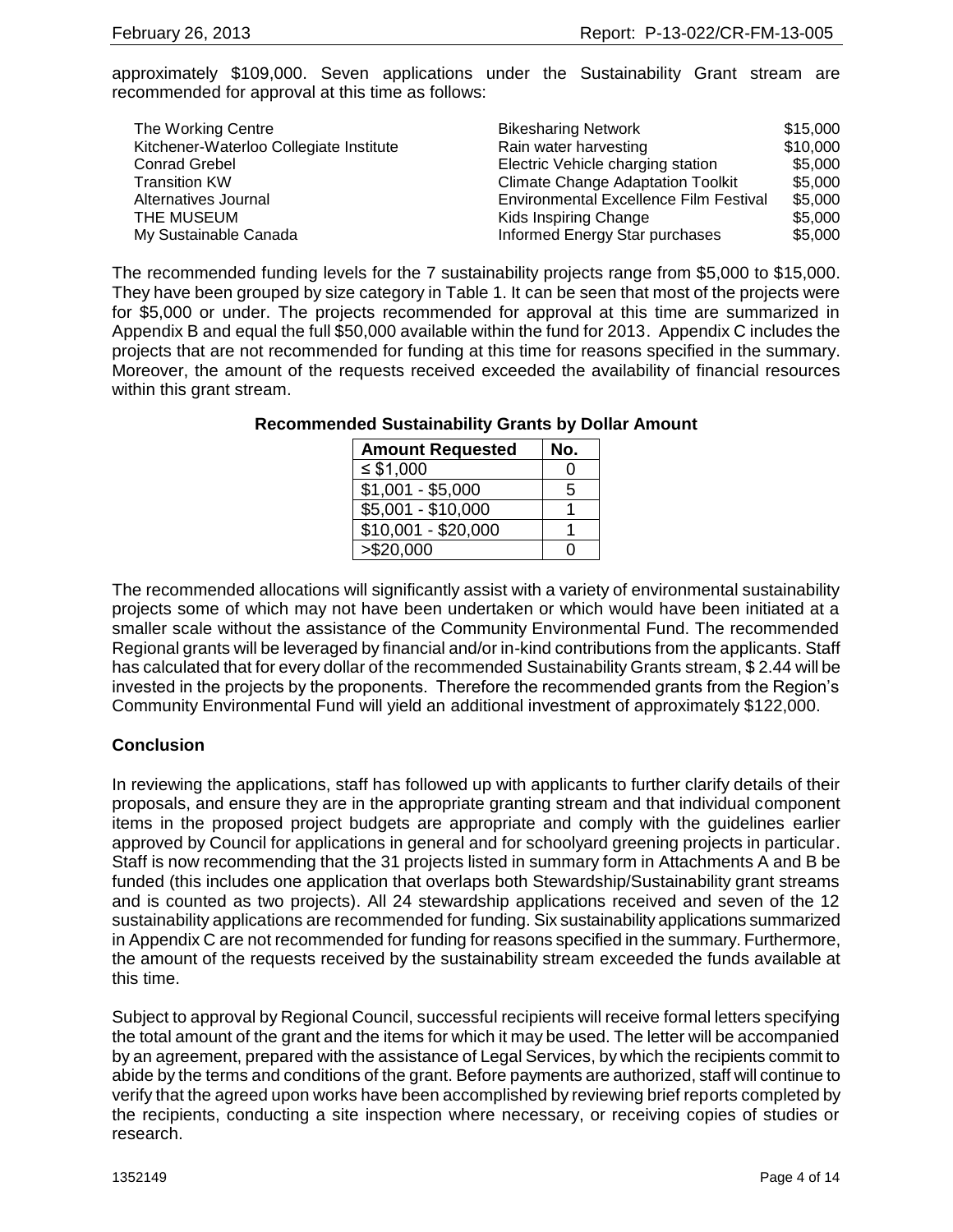## **Area Municipal Consultation/Coordination**

The application package was circulated to all Area Municipalities. The Cities of Cambridge, Kitchener and Waterloo along with the Township of Woolwich have all submitted successful applications at various times.

## **CORPORATE STRATEGIC PLAN:**

This initiative supports Focus Area 1 - Environmental Sustainability Actions: Develop and implement an integrated funding program to support community-based environmental initiatives and work in partnership with various stakeholders to develop policies and programs to provide shade (e.g. tree canopy) in our communities*.*

#### **FINANCIAL IMPLICATIONS:**

The approved 2013 Planning, Housing and Community Services Capital program (project 22027) provides \$200,000 for projects that enhance Environmental Stewardship. The recommended allocations in the Environmental Stewardship stream will be funded from this project. The 2013 Corporate Resource operating budget provides \$50,000 for the Community Sustainability initiatives.

#### **OTHER DEPARTMENT CONSULTATIONS/CONCURRENCE:**

Legal Services and Finance are involved in the administration of this fund.

#### **ATTACHMENTS:**

- Appendix A Summary of Stewardship Projects Recommended for Approval
- Appendix B Summary of Sustainability Projects Recommended for Approval

Appendix C – Community Environmental Fund Applications Not Recommended for Approval

- **PREPARED BY:** *Chris Gosselin*, Manager, Environmental Planning *David Roewade*, Sustainability Planner, Corporate Resources
- **APPROVED BY:** *Rob Horne*, Commissioner of Planning Housing and Community Services *Gary Sosnoski,* Commissioner, Corporate Resources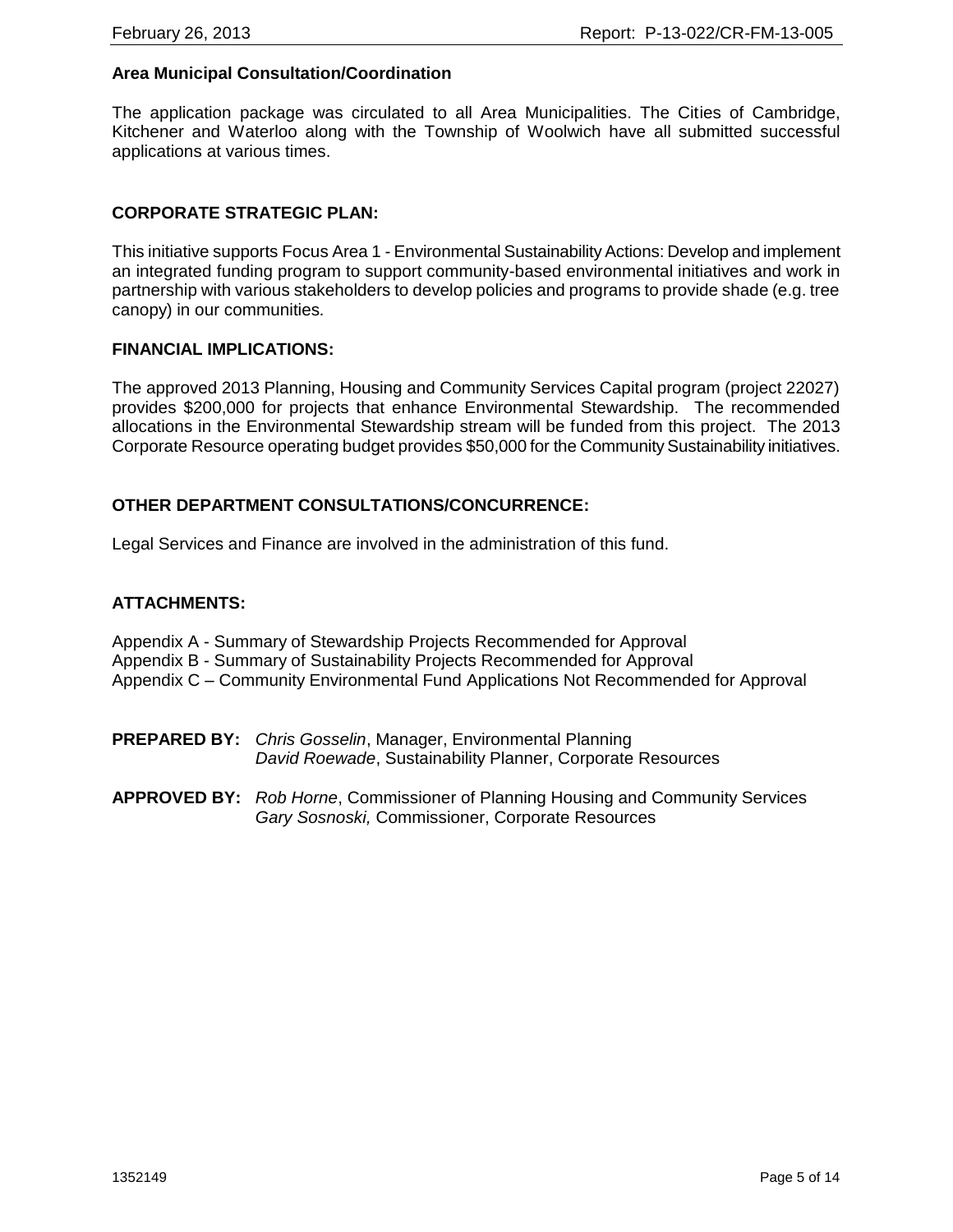#### **APPENDIX A**

## **STEWARDSHIP GRANTS RECOMMENDED FOR APPROVAL – FEBRUARY 26, 2013**

#### **Project Number**

**2013-01 Saginaw Public School Greening Project – Phase 2 (Categories 1,3,5) - \$3,000** The Saginaw Public School Greening Project seeks to create shaded areas with armour stone rocks on the schoolgrounds as places where students, and particularly all-day kindergarten students, can site, chat, read, or participate in passive play. Students and local Scouts will care for the trees after they are planted. The total estimated cost of this project including in-kind contributions is \$9,000. It is recommended that up to \$3,000 be allocated to the Saginaw Public School Greening Project – Phase 2 project for the purchase and installation of planting materials, armour stone, and soil amendments.

#### **2013-02 Elmira District Secondary School Snyder Street Greening (Categories 2,4,7) - \$3,000**

This project is intended to create greenspace along the barren rear of the school property and provide a shaded seating area where students wait for their buses. It will also help educate students in landscaping and horticulture. As part of their learning experiences, senior students will be involved in the design and construction, and planting of the project, and in the process will learn about the importance of urban greenspace. The total estimated cost of this project including in-kind contributions is \$ 9,256. It is recommended that up to \$3,000 be allocated to the Elmira District Secondary School Snyder Street Greening Project for the purchase and installation of planting materials, topsoil, and soil amendments.

## **2013-03 Cambridge City Green Stewardship Projects (Categories 1,2,4) - \$5,401**

Cambridge City Green has for many carried out environmental stewardship projects in the City of Cambridge. These projects have involved many Cambridge citizens of all ages and backgrounds as well as local businesses, schools, and community organisations. This year, eleven projects are planned throughout the City. They will involve the planting of native trees in parks, along watercourses, on schoolgrounds, in the Dumfries Conservation Area, and on private lands. The total estimated cost of this project including in-kind contributions is \$64,948. It is recommended that up to \$5,401 be allocated to the City of Cambridge City Green Stewardship Projects for the purchase of planting materials.

#### **2013-05 Hillcrest Public School Soccer Field and Graduation Forest (Category 2) - \$2,500**

Hillcrest Public School is undergoing an expansion to accommodate full-day kindergarten. This has resulted in significant alteration to the schoolyard and relocation of the soccer field. It is proposed to create a naturalized seating area in association with an existing treed area which can accommodate spectators of soccer games and serve as an outdoor classroom. This area is also adjacent to a wellused City of Cambridge community trail. In addition, trees will be planted in the general area for each graduating class. The total estimated cost of this project including in-kind contributions is \$3,000. It is recommended that up to \$2,500 be allocated to the Hillcrest Public School Soccer Field and Graduation Forest project for the purchase and installation of armour stone rocks and native species of trees.

#### **2013-08a Kitchener-Waterloo Collegiate and Vocational School Sports Field Restoration (Categories 2,4) - \$3,000**

Kitchener-Waterloo Collegiate and Vocational School (KCI) is planning to develop its newly renovated sports field. This will entail the planting of native trees and shrubs. The planting will increase the tree cover in the downtown area, especially in light of the fact that some of the front lawn area will be used to accommodate the development of the Rapid Transit. Part of the project will involve the installation of a rain-harvesting system. This component has been addressed as Item 2013-08b in the Sustainability grants. The total estimated cost of this project including in-kind contributions is \$29,350. It is recommended that up to \$3,000 be allocated to Kitchener-Waterloo Collegiate and Vocational School Sports Field Restoration project for the purchase and installation of native trees and shrubs.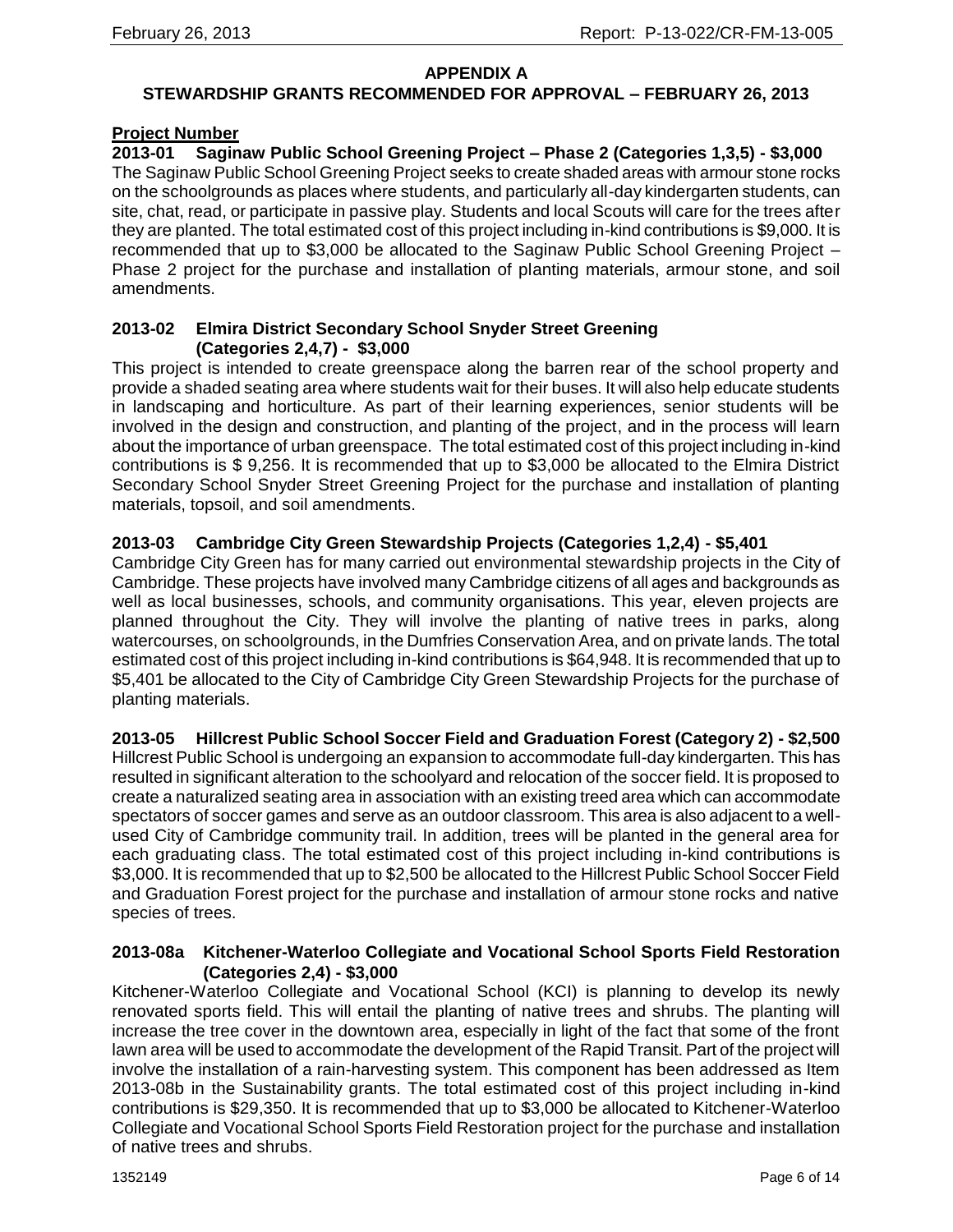## **2013-09 Township of Woolwich Environmental Enhancement Committee (TWEEC) Tree Nursery Project, Elmira (Category 2) - \$1,978**

The Township of Woolwich Environmental Enhancement Committee (TWEEC), which has been appointed by Township Council, has been planting trees in various areas of Woolwich Township along roadsides trails, and on other public lands. These projects have involved significant numbers of citizens of all ages as well as local schools, scouts, and church groups. This was funded in part by the Community Environmental Fund (Projects 2012-15, 2012-16). TWEEC is now proposing to establish a small tree nursery in order to produce small-size planting stock to naturalization projects. This would be located on Township-owned land near a Regionally-designated Significant Woodland in the industrial area of Elmira. This project will be undertaken in collaboration with the Elmira District Secondary School which would produce seedlings. A previous grant to the school from the former Environmental Stewardship Fund (Project 2010-05) has helped modernise the greenhouse watering system. The total estimated cost of this project including in-kind contributions is \$10,146. It is recommended that up to \$1,978 be allocated to the Township of Woolwich Environmental Enhancement Committee (TWEEC) Tree Nursery Project for the purchase of materials necessary to crate the tree nursery.

#### **2013-10 Assessment of Public Perception of ecological restoration initiatives in urban neighbourhoods (Category 5) -\$500**

Today a variety of ecological restoration and naturalization initiatives are being undertaken in our urban areas. It is anticipated the future Urban Greenland Strategy will further contribute to this trend. To promote such initiatives, it will be essential to gauge public perception of naturalization projects as well as residents' willingness to adopt new landscaping practices. Graduate student Kathy Szymczak is undertaking a master's thesis at the University of Waterloo to survey the attitudes of residents in neighbourhoods in the inner city, older suburbs, and newer suburbs of Waterloo. The total estimated cost of this project including in-kind contributions is approximately \$2,300. It is recommended that up to \$500 be allocated to Kathy Szymczak at the University of Waterloo to cover the costs of preparing and administering the surveys required for this research.

## **2013-12 House of Friendship Eby Village Urban Greening Project (Category 4) - \$8,422**

The House of Friendship is proposing an Urban Greening Project on its Eby Village property in Downtown Kitchener. It is proposed to create a green oasis on the front and rear portions of the site. This would involve planting a vegetable garden and fruit trees in the sunny front area of the building and creating a native woodland garden in the shadier rear of the building. Although relatively modest in area, a project of this nature can contribute to the overall objective of creating more urban greenspace and can teach residents about various aspects of land stewardship. Eby Village provides supportive housing to 64 single low-income individuals living with various physical and mental challenges. A significant proportion of the residents have been actively involved in the planning to date, and are in effect taking ownership of the project. A key requirement of the project is a part-time co-ordinator during the planning and implementation stage. The total estimated cost of this project including in-kind contributions is \$ 96,698. It is recommended that up to \$8,422 be allocated to Eby Village for planting stock, a 35 week part-time Urban Greening Project contract coordinator, and the production of educational materials for the residents.

#### **2013-13 St. Teresa of Avila Elementary School Creative Outdoor Play Project (Categories 2,4) - \$3,000**

St. Teresa of Avila Public School is planning on naturalizing the school's play area in order to improve student outdoor learning and development. The project includes native tree planting, placement of landscaping stones, development of stone pathways and establishment of a butterfly garden. The initiative will provide more shade and opportunities to hold classes outdoors thereby increasing opportunities for environmental education and outdoor play. In addition, students will be provided stewardship opportunities by assisting with watering, mulching, and tending to the butterfly garden. The total estimated cost of this project including in-kind contributions is \$62,671. It is recommended that up to \$3,000 be allocated to Creative Outdoor Play Project for the purchase and installation of trees, plants mulch and landscaping stones.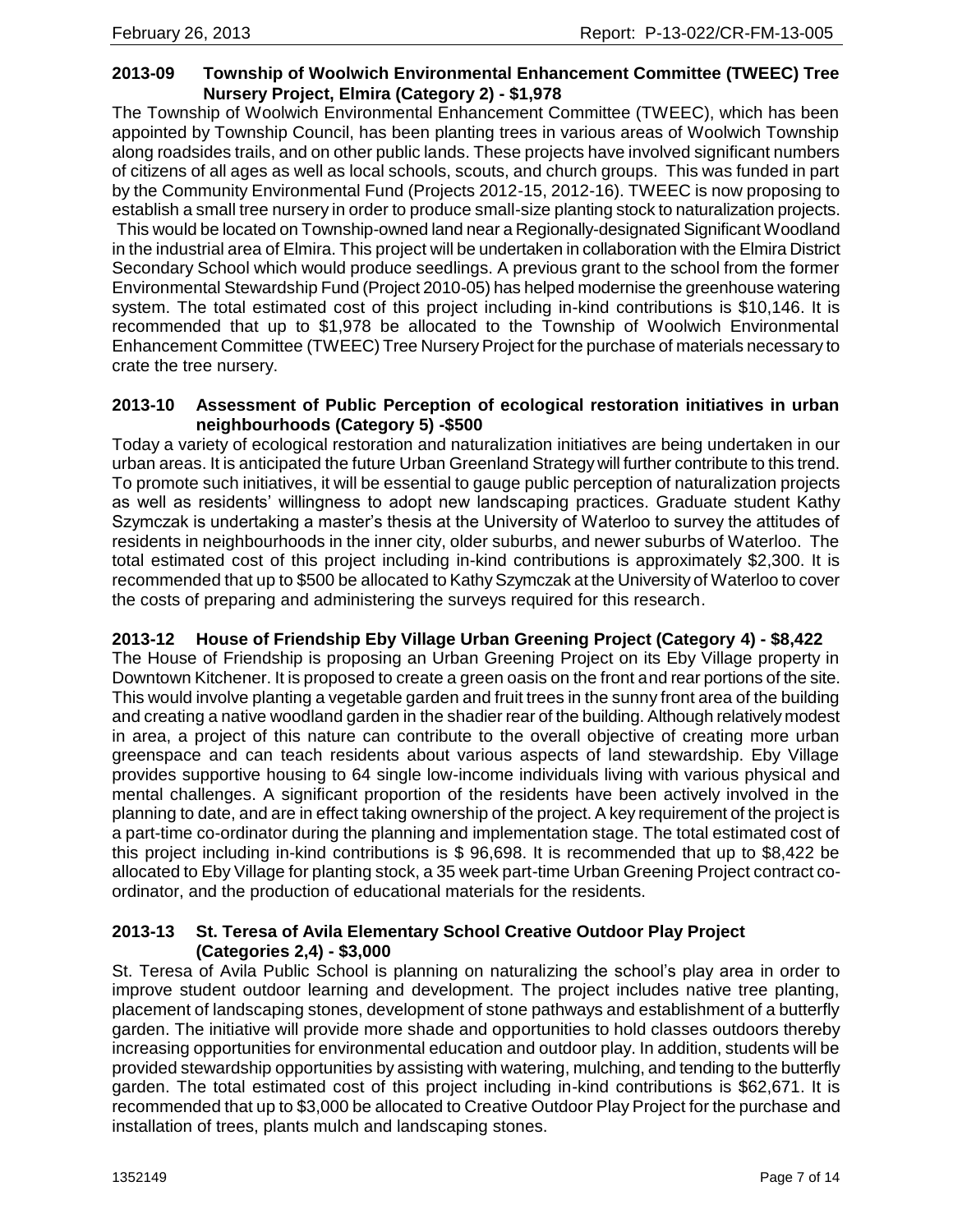#### **2013-14 Restoration and management of the tallgrass prairie within the Branchton Swamp Complex (Categories 1,4,5 ) - \$ 3,452**

The east bank of the Grand River in North Dumfries Township contains one of the best concentrations of tallgrass prairie habitat in the Region. This is associated with the Galt Moraine within the Dumfries Carolinian Environmentally Sensitive Landscape. In recent years, the Waterloo Stewardship Council has worked with local landowners, and in particular Waynco Sand and Gravel, to restore some of this rare habitat type through prescribed burns. The Waterloo Stewardship Council is now planning to restore and manage additional tallgrass prairie and associated wetland communities within the Branchton Swamp Complex. Much of this area is Provincially Significant Wetland and part of Environmentally Sensitive Policy Area 67. The proposed work will complement the earlier stewardship work on the Waynco property and help enhance local ecological linkages. In the past, the Region has funded activities of the Waterloo Stewardship Network when it was under the auspices of the Ministry of Natural Resources. Recently, however, the Province has ceased funding stewardship networks, and the Waterloo Stewardship Council has now incorporated as a charity and is raising funds from other sources. The total estimated cost of this project including inkind contributions is \$ 12,796. It is recommended that up to \$3,452 be allocated to the Waterloo Stewardship Council to carry out the restoration and management of the tallgrass prairie and associated wetland habitat within the Branchton Swamp Complex.

## **2013-15 Coronation Public School Outdoor Classroom (Category 4) - \$3,000**

Coronation Public School is planning the development of an outdoor classroom. The project will include tree and shrub planting as well as placement of landscaping stones. The project will involve staff, students, parents and other community members in terms of volunteer labour and ongoing stewardship of the area. The overall goal is to engage students in environmental stewardship through outdoor learning. The total estimated cost of this project including in-kind contributions is \$6,554. It is recommended that up to \$3,000 be allocated to Coronation Public School Outdoor Classroom for the purchase and installation of trees, mulch and landscaping stones.

## **2013-17 Crestview Public School Green Team (Categories 1, 2) - \$3,000**

Crestview Public School is planning to enhance green space at the school to promote outdoor play and environmental stewardship for students. The project includes adding trees to existing areas to create shaded groves; placing benches and landscaping stones for seating; and establishing berms for active play. It is anticipated that staff, students and parents will contribute to ongoing stewardship activities for the site. The total estimated cost of this project including in-kind contributions is \$7,000. It is recommended that up to \$3,000 be allocated to Crestview Green Team for the purchase and installation of trees and landscaping stones.

#### **2013-19 FutureWatch Environment Development and Education Partners Green Diversity Project (Categories 4, 7) - \$10,000**

The Green Diversity Project helps New Canadians become more aware of local environmental issue and enable them to participate in environmental stewardship activities. Recently Newcomer Environmental Committees have been established in Kitchener and Waterloo. The group has also been producing hard copy and digital informational material in Arabic, Spanish, and Urdu to reach New Canadians. The programme also takes groups of participants to natural areas or other sites of environmental significance where they can become acquainted with local environmental conditions and issues and even become involved in stewardship activities. A similar programme operates in the City of Guelph, where it has been financially supported by the City. The total estimated cost of the Waterloo Region project including in-kind contributions is \$28,783. It is recommended that up to \$10,000 be allocated to the FutureWatch Environmental Development and Education Partners Green Diversity Project to cover the costs of outings, project co-ordination, and the preparation of informational materials.

# **2013-20 Edna Staebler Public School Junior Grove Project (Categories 1,2) - \$2,486**

Edna Staebler Public School is planning to plant a grove of trees in the schoolyard. The overall goals of the project are to add shade to a new and rather barren playground; create an inviting area where students can sit, play and learn; and involve students in the naturalization project. Project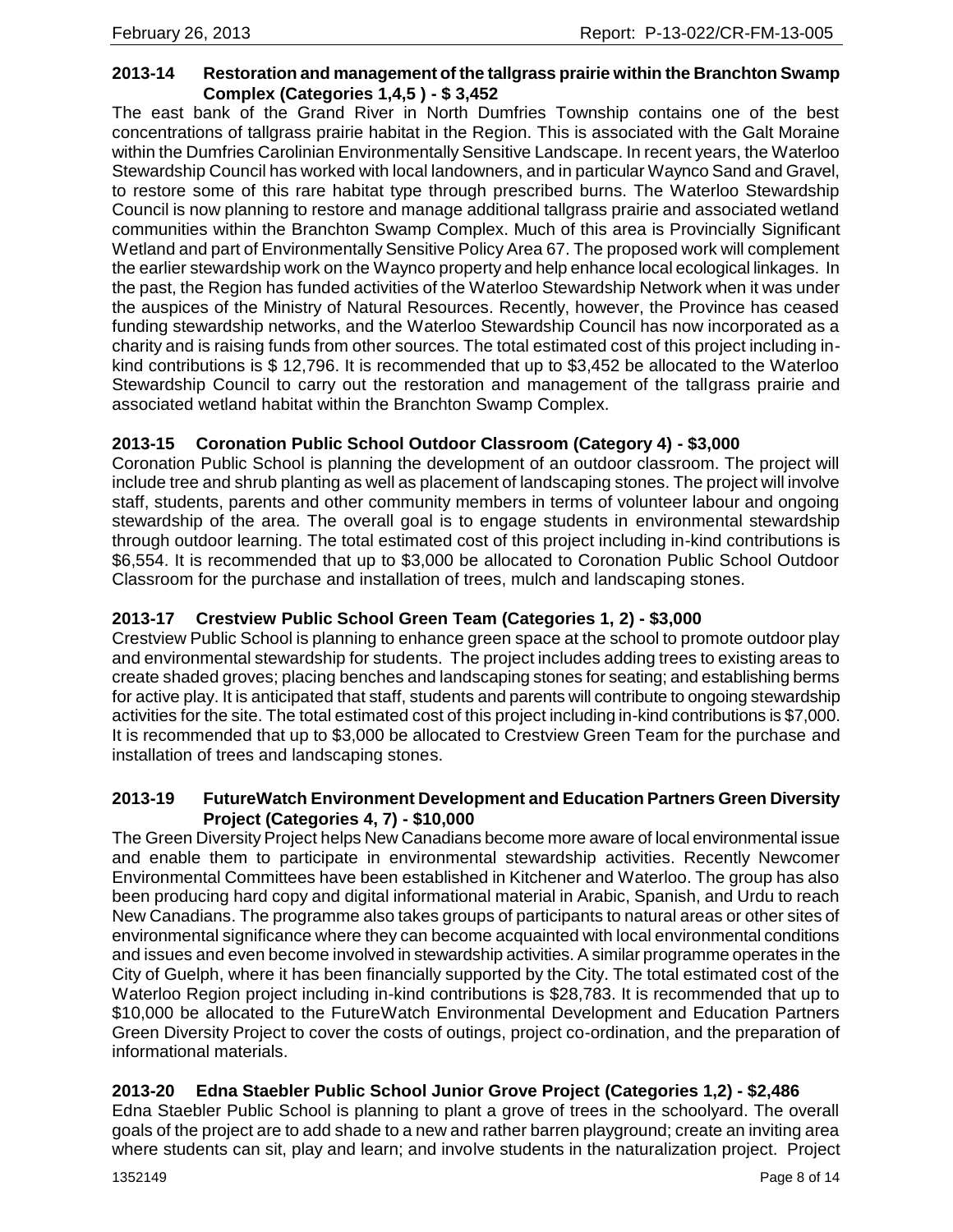activities will include tree planting and placement of landscaping stones in addition to ongoing stewardship of the area. The total estimated cost of this project including in-kind contributions is \$11,036. It is recommended that up to \$2,486 be allocated to Edna Staebler Junior Grove Project for the purchase and installation of trees and landscaping stones.

## **2013-24 Wetland Seed Collection and Characterisation Project (Category 5) - \$5,000**

Two professors at the Biology Department at Wilfrid Laurier University are studying the biology of native and invasive species in our wetlands. This will have a practical application in assessing environmental impacts upon wetlands, addressing invasive wetland species and restoring degraded wetlands with appropriate native species. As part of this research, the professors are planning to establish a seed collection of wetland and riparian plants found in Waterloo Region determine seed germination and seed storage characteristics of these species, and analyse and document those characteristics. This information will fill in some knowledge gaps about wetland vegetation, and thereby be useful in designing wetland stewardship, rehabilitation and restoration plans. Detailed microscopic analysis of seed will permit identification of seeds from the seedbank in wetland soil samples and in sediments. The information will be curated through the university's herbarium where it will be available to interested researchers. Students will be involved in the collection of seed using appropriate collecting protocols and most aspect of the project. The total estimated cost of this project including in-kind contributions from the university is \$12,000. It is recommended that up to \$5,000 be allocated to the Wilfrid Laurier University Biology Department for supplies, microscopy expenses, and wages for students involved in the work.

#### **2013-25 Naturalization of 248 Woolwich Street, Kitchener (Category 4) - \$1,000**

The Monteyne family own a one acre agriculturally-zone property in the northeastern area of Kitchener not far from Kiwanis Park and the Grand River. They also live in proximity to a Regionallydesignated Significant Woodland. For a number of years, they have been transforming the property using "permaculture" design principles. The rear portion of the property abuts an area now undergoing development as a new subdivision. A new stormwater management facility has been constructed behind the property. They plan to naturalize the rear portion of the property to create habitat for wildlife which are being displaced by the rapid residential development of the general area. The property is very visible from Falconridge Drive, and the family generally welcomes attention from neighbours who are curious about the family's land stewardship practices. They are planning to erect signage at the edge of the property to describe their land stewardship objectives. They will also share their experience through social media. In addition, they are planning to provide Bluevale Collegiate student volunteer opportunities. The total estimated cost of this project including in-kind contributions is \$15,804. It is recommended that up to \$1,000 be allocated to the Monteyne family naturalization project at 248 Woolwich Street, Kitchener for the purchase of seeding mixtures for the wetland, meadow and woodland edge and for the purchase of locally appropriate native tree and shrub species. Projects on private properties are eligible to receive stewardship stream grants.

#### **2013-26 Bluevale Collegiate Institute School Ground Greening Project (Categories 1,2,5,8) - \$2,000**

Bluevale Collegiate Institute is planning to replace portable classrooms at the school with a green space to be used by students and staff for educational and social gatherings. Remediation and naturalization of the space behind the school will include tree planting in addition to placement of mulch and landscaping stones. Trees will help to increase shade on school grounds and stones will be designed as a seating area. The total estimated cost of this project including in-kind contributions is \$11, 300. It is recommended that up to \$2,000 be allocated to Bluevale Collegiate School Ground Greening Project for the purchase and installation of trees, mulch and landscaping stones.

## **2013-27 Southridge Public School Naturalized Garden (Category 2) - \$2,000**

Southridge Public School is planning a naturalization project for a small courtyard at the school. Proposed work includes planting of native trees, shrubs and wildflowers in addition to placing landscaping stones for a seating area. The naturalized courtyard would be used as an educational resource for students and teachers to learn about ecology. The project will be implemented through the school's greening committee which will co-ordinate labour for the project and ensure long-tern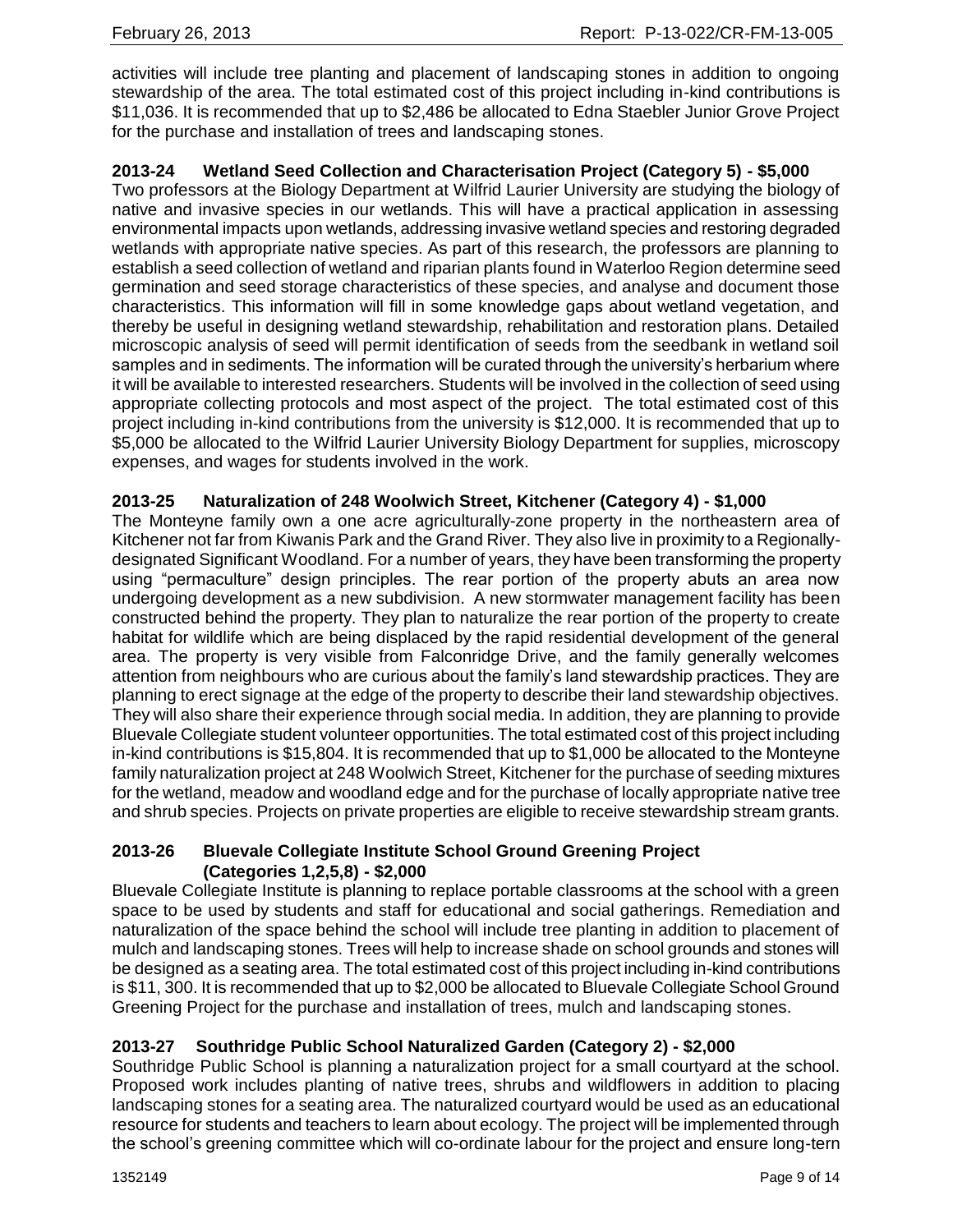stewardship of the area. The total estimated cost of this project including in-kind contributions is \$7,522. It is recommended that up to \$2,000 be allocated to the Southridge Naturalized Garden for the purchase and installation of trees, shrubs, wildflowers, mulch and landscaping stones.

## **2013-28 Environmental Reserve Community Planting & Educational Project (Categories 1,4,5 ) - \$16,430**

The City of Waterloo and University of Waterloo have been collaborating with the Grand River Conservation Authority and other groups to enhance the natural corridor along Laurel Creek between the Laurel Creek Reservoir and Columbia Lake. Planting and naturalization is being carried out to widen the creek corridor in order to expand wildlife habitat and also to buffer the creek and improve surface water quality. In 2012, the Community Environmental Fund helped support this initiative, and as a result many Regional citizens were able to participate in the planting of trees and other stewardship activities along the corridor. The City has applied for further assistance in carrying out the planned 2013 activities. The total estimated cost of this project including in-kind contributions is \$ 33,834. It is recommended that up to \$ 16,430 be allocated to the City of Waterloo for the purchase of native p[plant material and also to assist with the busing of school students, and other costs for major event days.

#### **2013-31 Restoration of native vegetation along Blair Road adjoining the** *rare* **Charitable Research Reserve ECO Centre (Category 2) - \$5,200**

The recent completion of the *rare* Charitable Research Reserve ECO Centre in a heritage slit barn and 1840-vintage cottage on Blair Road has left the immediately adjoining area in need of landscaping. It is proposed to create a heritage garden using heirloom non-native garden plants around the house. In addition, it is also proposed to remove some non-native tree and shrub species along the front of the property and replace them with locally-appropriate native trees, shrubs, and wildflowers that will enhance the ecological quality and amenity value of this part of the Blair-Bechtel-Cruickston Environmentally Sensitive Landscape. The total estimated cost of this project including in-kind contributions is \$11,176. It is recommended that up to \$5,200 be allocated to the **rare** Charitable Research Reserve for the purchase and installation of native plant materials along Blair Road.

#### **2013-32** *rare* **Charitable Research Reserve Ecological Landscaping around North House (Categories 1,4,7 ) - \$12,200**

In 2012, the Region approved a Community Environmental Fund sustainability grant to *rare* to assist with the relocation of the North House to its present prominent location on Blair Road. North House has attracted the attention of engineers, architects, and the general public as a demonstration project of more sustainable building technologies. It is now proposed to landscape the area around North House using locally-appropriate, water-efficient native plant species. The site is rather challenging due to the slope, the presence of natural springs, and the need to maintain an unobstructed path between the sun and the solar house. The total estimated cost of this project including in-kind contributions is \$30, 669. It is recommended that up to \$12,200 be allocated to the rare Charitable Research Reserve for the purchase and installation of native plant materials, natural rocks and stone for the water feature/swale and for consulting fees for the design of the low-impact naturalized swale.

## **2013-34 10,000 Trees City Shade Strategy (Categories 4,5) - \$9,472**

10,000 Trees is a registered charity that has planted thousands of trees. This work has involved many volunteers and been carried out in partnership with the Grand River Conservation Authority, City of Waterloo, and various private sector businesses. Through this work, it has become apparent that there is a need to keep better track of our urban forest, Trees age and decline, and we are now coping with an infestation of Emerald Ash Borer. !0,000 Trees is now working with the Centre for Community Mapping (COMAP), a not-for-profit software research and development partner organisation supported by the Computer Systems Group of the University of Waterloo to build and maintain a mobile application to map and document individual urban trees in terms of their species, size, condition, and so forth and developed by the "Neighbourwoods" protocol and reporting methodology developed by Prof. Andy Kenney of University of Toronto. 10,000 Trees has shown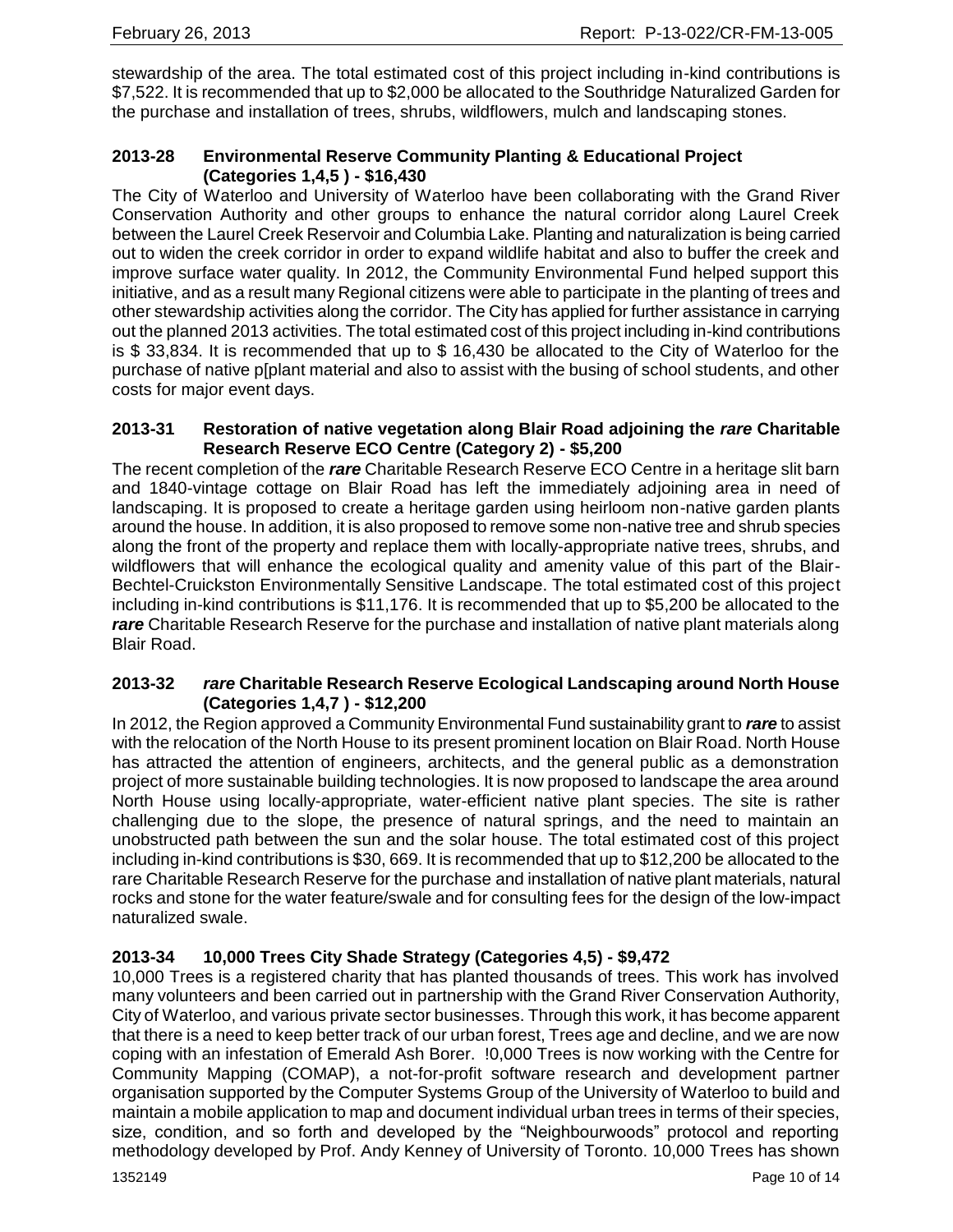interest in the Region's emerging shade strategy, and wants to work in partnership with the Region along with its other partners to develop the app which will be very useful in implementing the Regional shade initiative and also be useful well beyond our borders. The total estimated cost of this project including in-kind contributions is \$ 482,550. It is recommended that up to \$9,472 be allocated to the 10, 000 Trees City Shade Strategy for the purchase of mobile hardware and for a technical writing consultant.

## **2013-35 St. Peter Catholic School Green Panthers School Ground Greening Initiative (Category 2) - \$1,995**

St. Peter Catholic School received funding from the ESF in 2012 to undertake a greening initiative which included tree planting and placement of landscaping stones. Due to the success of this initiative, the school is planning on adding additional trees and seating to provide more shade thereby increasing the naturalized area available to students. The total estimated cost of this project including in-kind contributions is \$2,384.25. It is recommended that up to \$1,995 be allocated to Green Panthers School Ground Greening Initiative for the purchase and installation of trees, mulch, soil and landscaping stones. This allocation is consistent with the approved guidelines for subsequent applications for funding.

## **2013-36 Foundry Greensway Project (Baden) (Categories 1,2) - \$3,000**

The Baden Community Association is planning to create a natural landscape on a piece of property owned by Wilmot Township at the entrance to Baden. The property is now undeveloped and has a few trees growing upon it. The Community Association plans to plant a few larger trees and garden as well as to create a link to the Wilmot Trails System. The total estimated cost of this project including in-kind contributions is \$9,249. It is recommended that up to \$3,000 be allocated to the Baden Community Association to assist with the purchase and installation of native trees, soil and soil amendments, and landscaping stones for this project.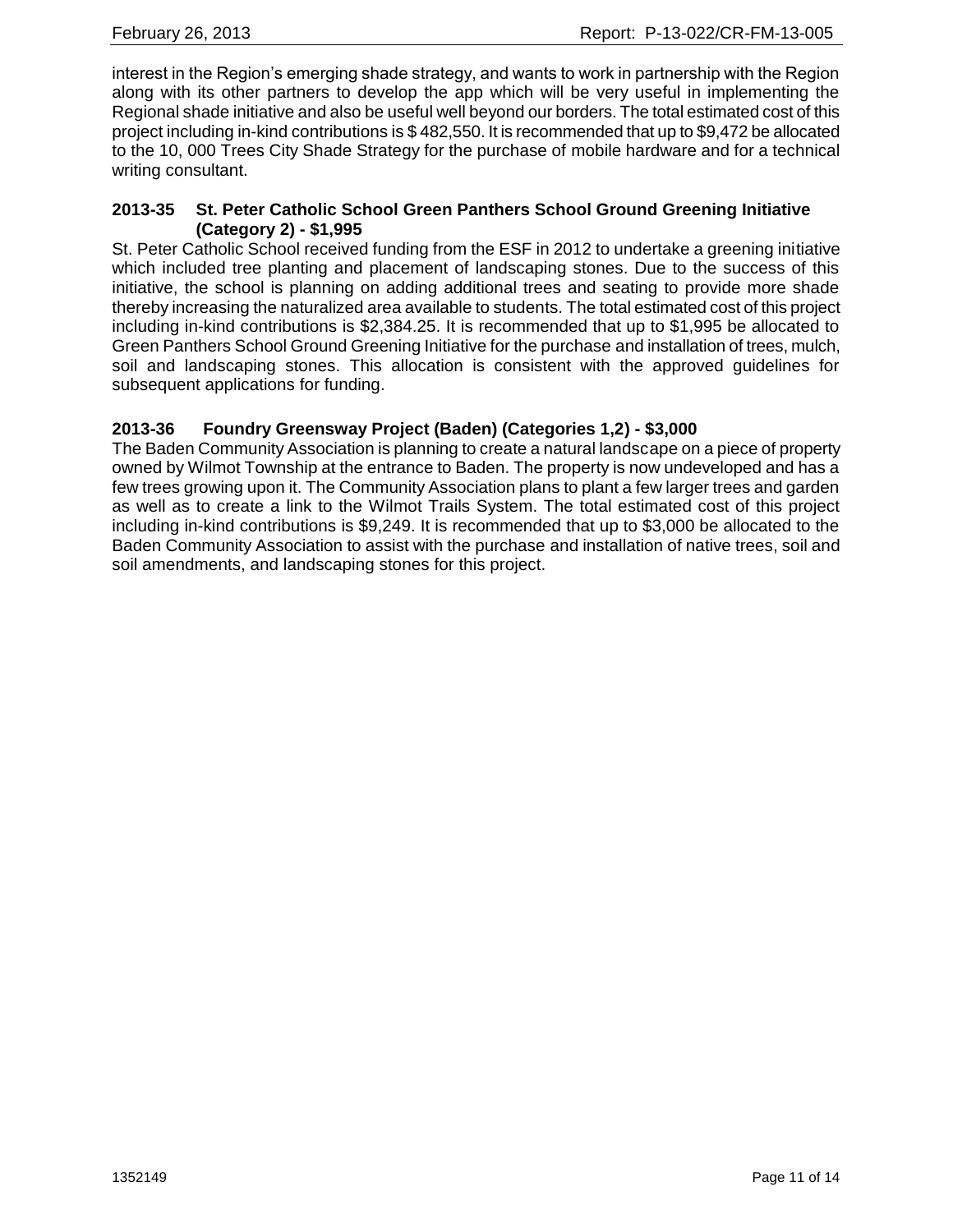#### **APPENDIX B**

## **SUSTAINABILITY GRANTS RECOMMENDED FOR APPROVAL – FEBRUARY 26, 2013**

#### **Project Number** (\* indicates recommended conditions on funding approval)

## **2013-04 The Working Centre: Bikesharing Network (Category 6) - \$15,000**

Building on a successful pilot program in 2011, the Working Centre aims to further expand and test a bike share program with 100 bikes and 20 distribution stations. The Small City Bikeshare model is low cost and more flexible than traditional bike sharing programs. The goal is to improve sustainable modes of transportation as well as refine a model to be used by other small cities.

# **2013-08b Kitchener Collegiate Institute: Field Restoration with Rain Water Harvesting**

**(Sustainability Category 6 and 7) - \$10,000** (Stewardship –Category 2 - \$3,000) This project has two components including the installation of a rainwater harvesting system to collect runoff from the field to water the turf and new plantings which will be a teaching tool for the whole community – this component is recommended to receive funding from the Sustainability Grant stream. The second component of the project includes the naturalization of a sports field across the road from KCI in the city core including native trees, shrubs & perennials to attract wildlife (animals, birds, insects), beautify the area, and provide areas of study for students and community members. This second component is recommended to receive partial funding from the Stewardship Grant (see Appendix A).

#### **2013-11\* Conrad Grebel University College: Electric Vehicle Charging Station (Category 6) - \$5000**

This project aims to increase consumer use of electric vehicles with the implementation of an electric vehcile charging station available to the public. The charging station will be installed on the property of Conrad Grebel University College at the University of Waterloo main campus including signage visible from the adjacent high-traffic road. This builds on the presence of Community Car Sharing and GRT which are both already available on campus. It is recommended that a grant be allocated with the condition that the Region of Waterloo Community Environmental Fund be recognized on all signage.

#### **2013-16\* Transition KW: Climate Change Adaptation Toolkit Education (Category 7) - \$5000**

Transition KW plans to develop a toolkit on climate change adaptation and resilience to empower the actions of our region's citizens. Local context will be reflected during its design phase through consultation with experts and community focus groups. Hardcopies and e-versions of the finished toolkits will be available in libraries, community centres and multicultural associations. It is recommended that a grant be allocated with the condition that use of the toolkit be tracked.

#### **2013-18\* Alternatives Journal: Waterloo Region Environmental Excellence Film Festival Education (Category 7) - \$5000**

Alternatives Journal aims to partner with Planet in Focus and local environmental NGOS and NFPS to present a series of 6 environmental films. A discussion panel will follow each film to encourage community dialogue relating to the film's topic. This free film festival hopes to educate, network and instill collaborative action. It is recommended that a grant be allocated with the condition that the post-film activity frames the discussion regarding local implications of the environmental issue.

# **2013-21\* The Museum: Kids Inspiring Change (Category 6) - \$5,000**

The project is to redevelop the current 'Kids Inspiring Change' education program to incorporate a sustainability component, be consistent with changes to the curriculum, increase experiential and hands-on learning and modernize lessons. The program will be expanded to include a water focus that is relevant to the Ontario education curriculum as well as the fall 2013 exhibition 'Surface Tension' which explores environmental, political, biological, economic and social impacts of our current water consumption. It is recommended that a grant be allocated with the condition that a local component be integrated into its programming (i.e. implications to Waterloo Region).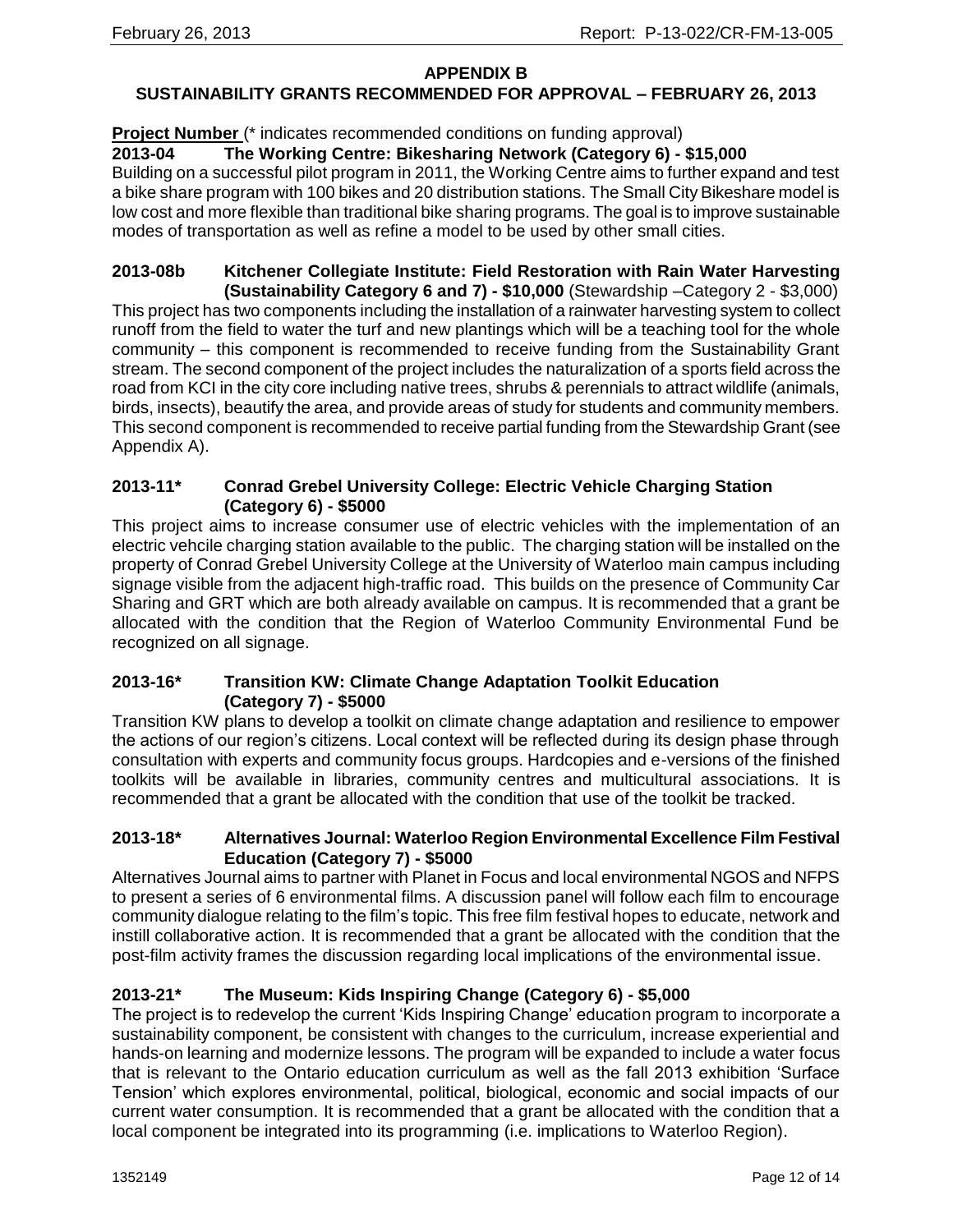## **2013-23 My Sustainable Canada: Energy Star Mobile App (Category 7/8) - \$5000**

My Sustainable Canada and its partners are working to develop a mobile application to help consumers make informed choices on the purchase of Energy Star certified appliances by providing energy savings comparisons with the associated cost savings. The project builds on the research and development (phase 1) and is now utilizing partnerships with local retailers as providers of information. The outcome is a user friendly application that will be available to anyone with a hand held mobile device or personal computer. This grant is requested to support its second phase of application refinement from a pilot stage to prepare for roll-out to the public.